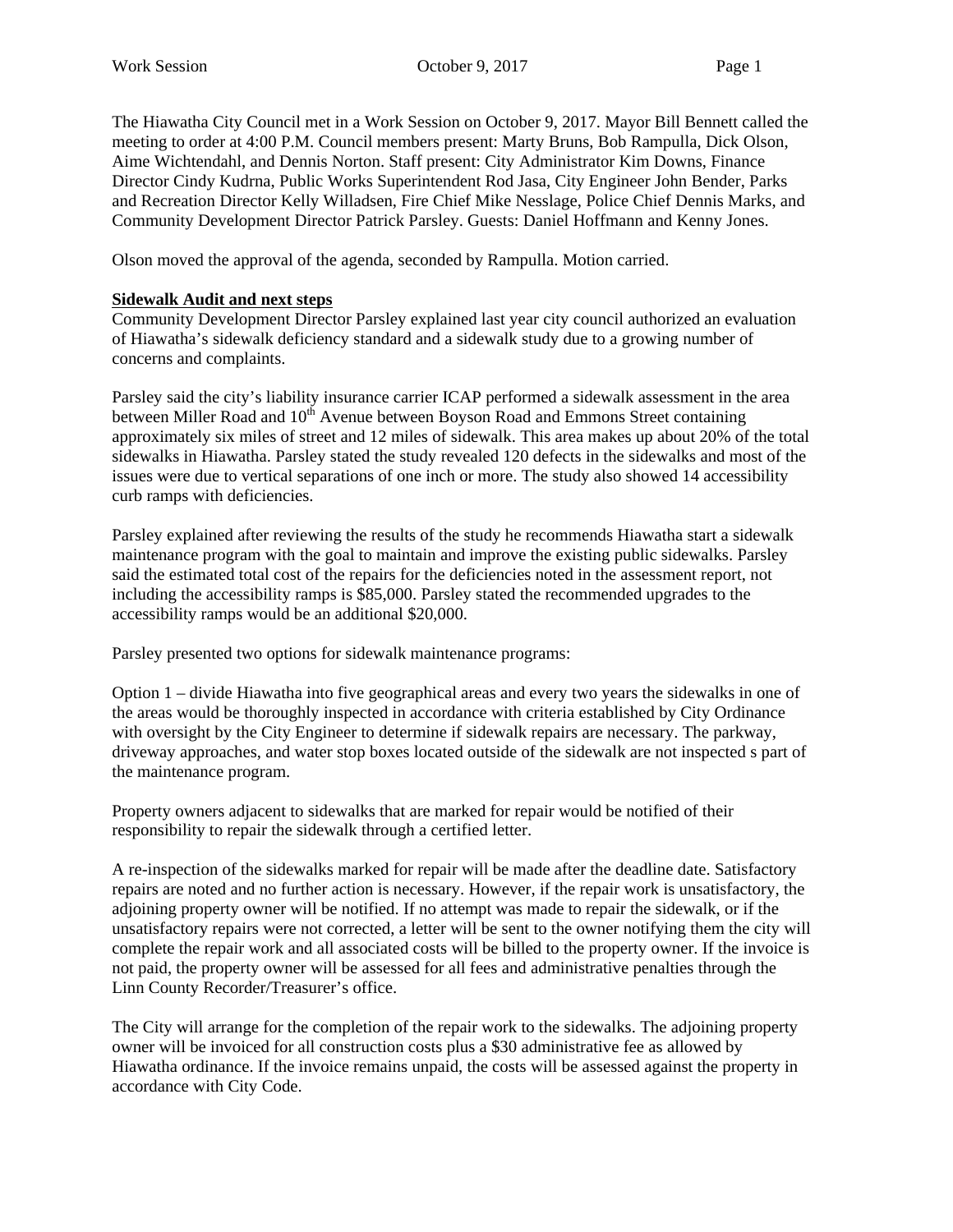If the sidewalk is eight feet in width, the city will share in the costs to repair the sidewalk. The city will be responsible for the costs to repair the sidewalk square footage in excess of a five feet sidewalk. If the property owner is repairing the sidewalk, they must receive approval from the City prior to commencement of repairs. If the City repairs the 8-foot sidewalk, the property owner will be invoiced for a 5' width of the construction costs plus a \$30 administrative fee.

If the damage to the sidewalk is caused by a city owned item, i.e. a water main valve (not a service valve), a sewer manhole located within the sidewalk, or a tree located within the parkway, the city will take responsibility for the repair of the sidewalk as long as the damage is directly attributable to the item. Just because a city-owned item is present does not automatically mean that the item is the cause of the damage. Each situation will be evaluated individually by city staff. The city is responsible for the maintenance and repair of curb ramps at public streets.

Option 2 – divide Hiawatha into five geographical areas and every two years the sidewalks in one of the areas would be thoroughly inspected in accordance with criteria established by city ordinance with oversight by the city engineer to determine if sidewalk repairs are necessary. The parkway, driveway approaches, water stop boxes located outside of the sidewalk are not inspected s part of the maintenance program.

City engineer awards an RFP to a contractor willing to perform sidewalk repairs in accordance with city standards and the time frames specified in the program. The contract with the contractor will be with the City of Hiawatha and not the individual property owners.

 Property owners of record listed at the County Assessor's office adjacent to sidewalks that are marked for repair will be notified of their responsibility to repair the sidewalk through a certified notification letter.

A re-inspection of the sidewalks marked for repair will be made during the permitted construction. Satisfactory repairs are noted and no further action is necessary. However, if the repair work is unsatisfactory, the adjoining property owner will be notified.

If no attempt was made to repair the sidewalk and the property owner did not choose the option to pre-pay for the repairs, or if the unsatisfactory repairs were not corrected, a letter will be sent to the owner notifying them the city will complete the repair work and all associated costs and penalties will be billed to the property owner, and all unpaid costs and fees will be assessed through the Linn County Recorder/Treasurer's office.

The city will arrange for the completion of the repair work to the sidewalks which were not completed by the property owner and which were requested by pre-payment using the contractor awarded the contract through the RFP process.

The adjoining property owners who did not complete their own sidewalk deficiency and did not prepay will be invoiced for all construction costs plus a \$30 administrative fee as allowed by Hiawatha ordinance. If the invoice remains unpaid, the costs will be assessed against the property in accordance with city code.

If the sidewalk is eight feet in width, the city will share in the costs to repair the sidewalk. The city will be responsible for the costs to repair the sidewalk square footage in excess of a five foot sidewalk. If the property owner is repairing the sidewalk, they must receive approval from the city prior to commencement of repairs. If the City repairs the 8-foot sidewalk, the property owner will be invoiced for a five foot width of the construction costs plus a \$35 administrative fee.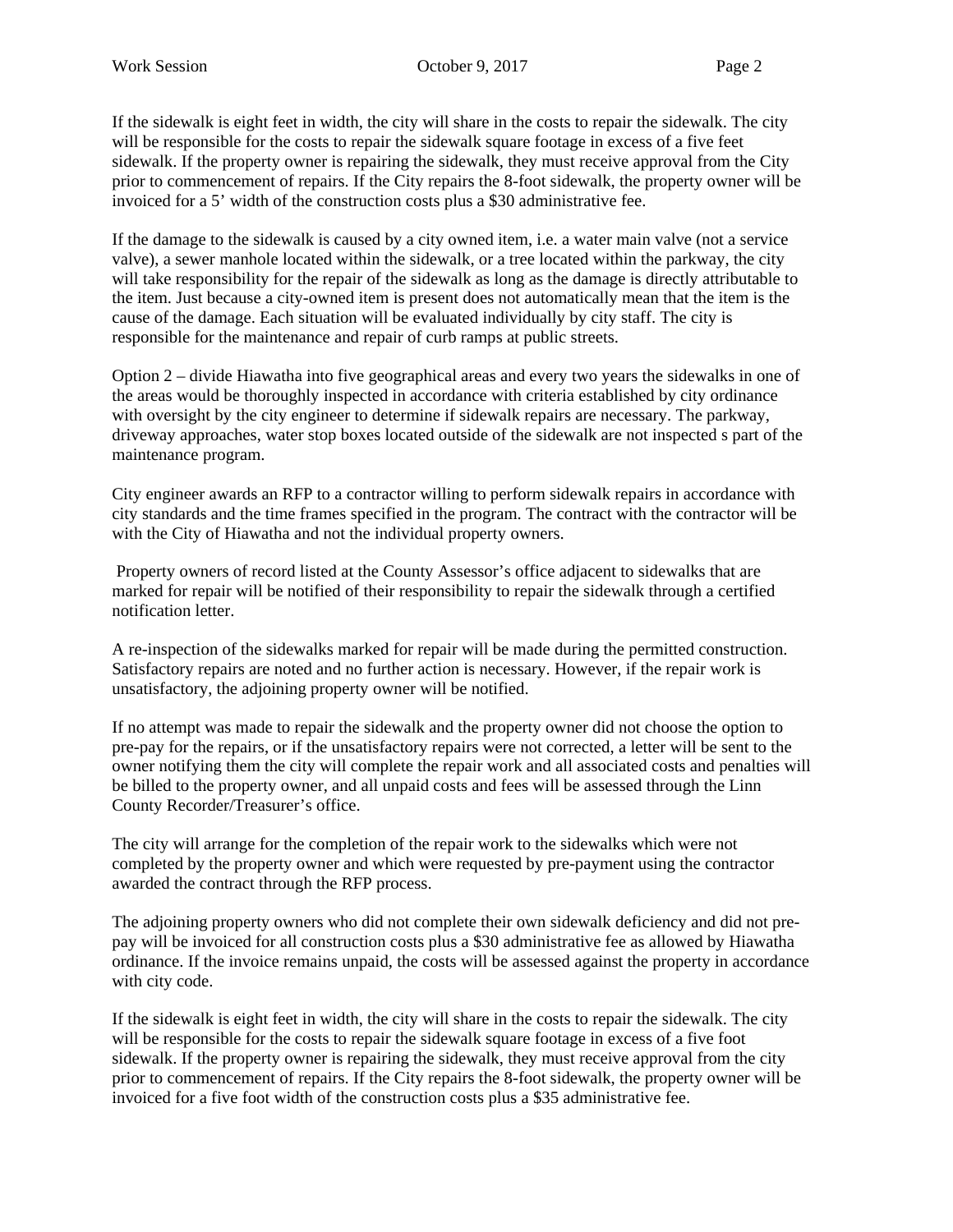If the damage to the sidewalk is caused by a city owned item, i.e. a water main valve (not a service valve), a sewer manhole located within the sidewalk, or a tree located within the parkway, the City will take responsibility for the repair of the sidewalk as long as the damage is directly attributable to the item. Just because a city-owned item is present does not automatically mean that the item is the cause of the damage. Each situation will be evaluated individually by city staff.

The city is responsible for the maintenance and repair of curb ramps at public streets. These repairs may be included in the RFP.

Council Member Dick Olson asked if Local Option Sales and Service Tax (LOSST) dollars can be used for the sidewalk maintenance program.

City Administrator Downs confirmed LOSST dollars as an option.

Council Member Bruns cautioned the city needs to be careful with putting people in a financial bind.

Downs said if modifications can be made staff will look at those options for the residents.

Council Member Olson directed staff to work on a plan for implementation of Option 2.

### **Topsoil Ordinance requirements**

City Engineer Bender explained staff reviewed the existing Hiawatha Code of Ordinances Chapter 167, Filling and Grading with the Storm Water Committee, it has been determined Section 167.10 actually calls out the finishing grading requirement to be completed according to Section 02900 of the Metro Standards. This section under paragraph 3.03, calls out the replacement of four to six inches of new topsoil. Bender said this requirement has only been enforced under existing Capital Improvement Plan (CIP).

Bender continued to state topsoil has been replaced on most commercial developments; however residential lots have had varying results based upon the builder's standard practice. Bender added if the city starts enforcing Chapter 167 on residential lots, this would be a change to standard practice to date.

Bender recommended a transition to the Statewide Urban Design and Specifications (SUDAS) along with the City of Cedar Rapids by July 2018. The plan would be to phase out the Metro Standards, including section 02900 which the city has been using since the early 2000's. Bender suggested the best approach at this time is to review site plans submitted and encourage the replacement of topsoil, but wait for any additional enforcement of topsoil rules until next year when SUDAS has been adopted. There is currently a section on topsoil in the specifications that would become the guideline for any enforcement at that time.

## **Bali Hi Sanitary Sewer Expansion Development Agreement**

City Engineer Bender explained engineering has reviewed the preliminary plat of Bali Hai Addition to the City of Hiawatha. This is a preliminary plat of the area just to the north of the existing Bali Hai mobile home park.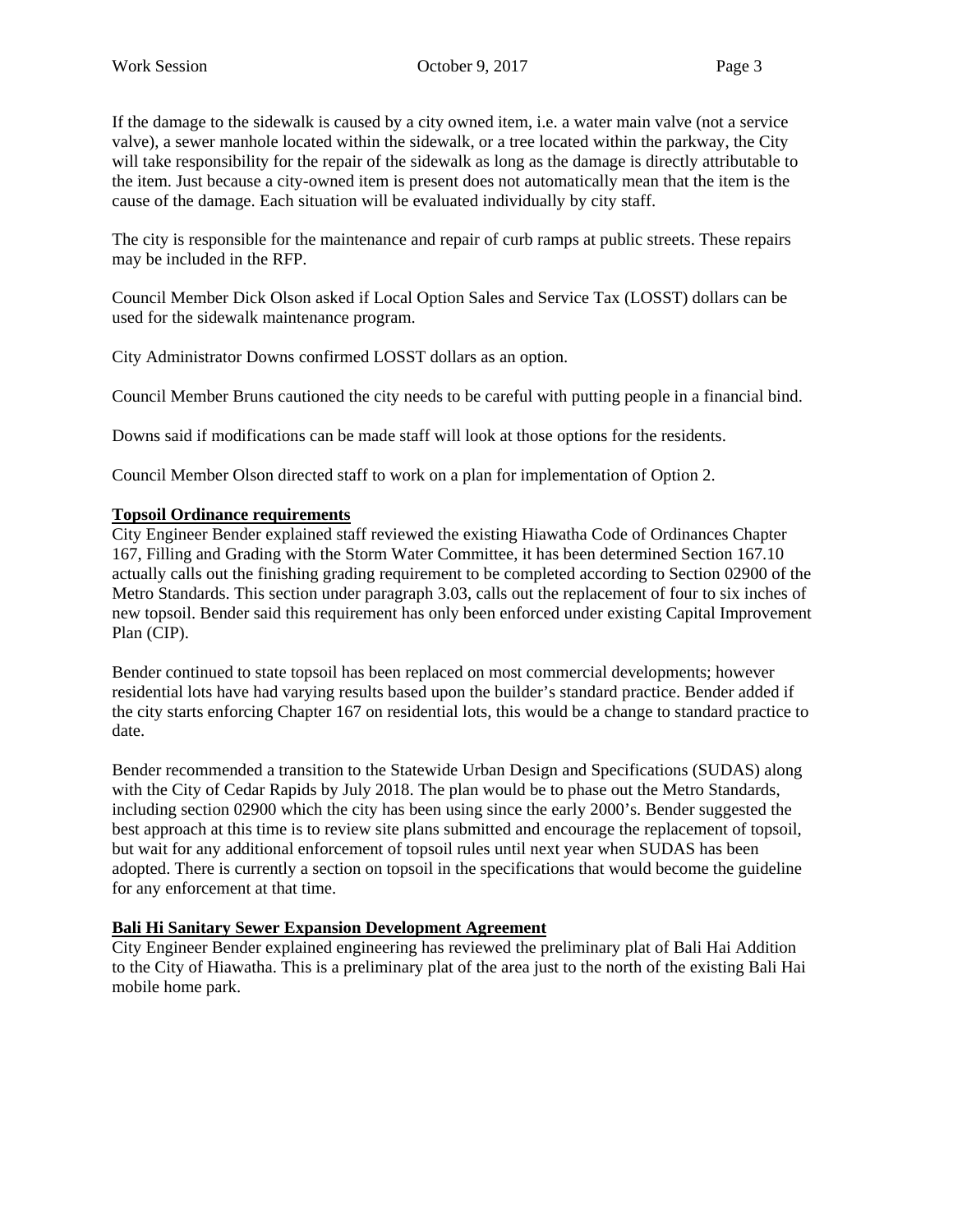Bender said the preliminary plat is in conjunction of the rezoning request from existing A zoning to C-4 Central Service District, to allow the owner to maintain one lot for construction of an equipment and maintenance building, and provide another lot for future C-4 development.

Bender said there is a need for a drainage easement to accommodate the storm water flow from adjoining properties and a sanitary sewer easement for the extension of a public sanitary sewer from the existing Dry Creek interceptor to Robins Road for future sewer service. Bender added if the city will consider participating in the sewer extension cost with either the additional size and or length of the line to serve properties on the west side of Robins Road, approximately 25 acres can be opened for redevelopment.

Bender stated the estimated construction cost of \$81,065.35, and Bender is looking at two potential options for completion of this project:

Option #1-Participate in sewer over size costs:

| <b>Total</b>                      | \$40,967.00 |
|-----------------------------------|-------------|
| Seeding                           | \$1,700     |
| Clearing and Grubbing             | \$6,200     |
| 717 at \$2.65/foot                | \$1,900     |
| 2 manholes at \$4750/each         | \$9,500     |
| 524 feet at \$41.35/foot=\$21,667 |             |

Option #2-Fund only the extension to Robins Road:

| Total                     | \$39,067.00 |
|---------------------------|-------------|
| Seeding                   | \$1,700     |
| Clearing and Grubbing     | \$6,200     |
| 2 manholes at \$4750/each | \$9,500     |
| 524 feet at \$41.35/foot  | \$21,667    |

Bender said due to the fact that both options are approximately \$40,000, the recommendation is for sewer to be designed, permitted, and constructed on Bali Hi property with city participation in cost up to the \$40,000 amount. After the sewer is installed and inspected by city staff and a permanent sewer easement recorded, the city will reimburse the developer the \$40,000, plus a share of any unforeseen cost such as groundwater or bedrock removal. But the maximum contingency will be 10% or \$4,000. Bender recommended entering into a developer's agreement for the extension of sanitary sewer.

City Council members directed staff to bring the item back to a regular City Council meeting for consideration of a development agreement.

#### **Iowa Department of Natural Resources (IDNR) Tree Inventory and action plan**

Parks and Recreation Director Willadsen and Public Works Superintendent Jasa presented information on the Urban Forest Management Plan and Emerald Ash Borer Plan and the Department of Natural Resources recommendations for sustainable tree grant inventory.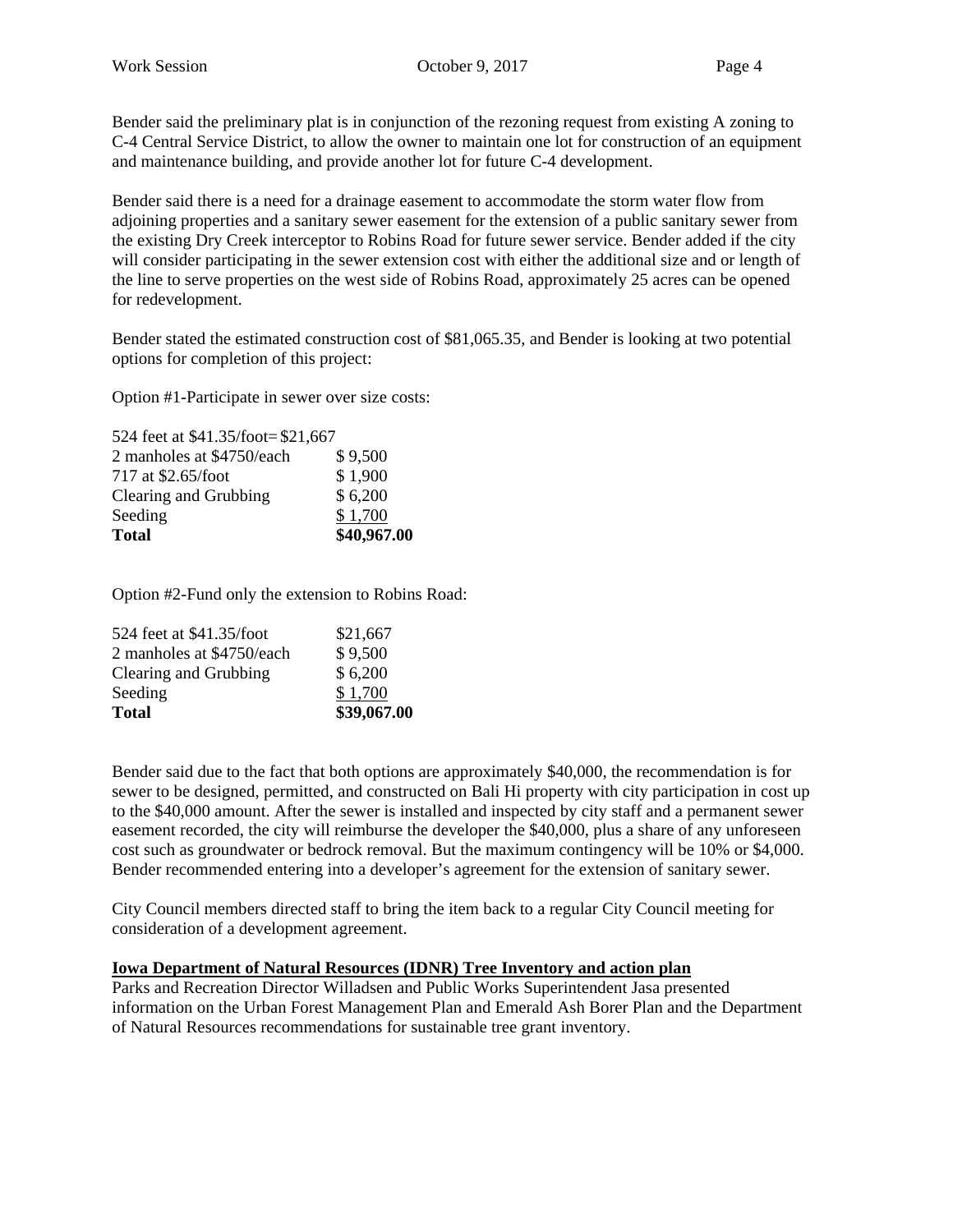Tree inventory history:

In 2016, a tree inventory was conducted that included 100% of the city owned trees on both streets and parks.

- 1. The tree data was collected using a handheld Global Positioning System (GPS) receiver.
- 2. The data collector gives Geographic Information Systems (GIS) coordinates with an accuracy of 3 meters, which can be used in Arc GIS as an active GIS data layer. Because the inventory is a digital document the data can be updated with new information and become a working document.

Over the next year the city's GIS employee will be helping through use of the City's GIS software to continue updating the information whenever trees are planted, maintained or removed. This will allow the city to be self-sufficient and know what is going on at all times.

Inventory results:

Below are some key findings of the 2,961 trees inventoried.

- Hiawatha's trees provide \$240,066 of benefits annually (energy, storm water, air quality, carbon, and aesthetics) an average of \$81 a tree.
- $\bullet$  There are over 60 species of trees, but only 10 species count for 61% of the public trees
- The top three genera are: Maple 25%, Apple (Crabapple) 14%, and Ash 13%
- 28% of trees are in need of some type of management
- 93 trees are recommended for removal AND 17 are of critical concern.
- A total of '697' trees need some sort of crown maintenance.

Hiawatha has over 60 different tree species along city streets and parks.

Hiawatha has 17 trees that need removal considered critical concern, plus there are another 76 that need to be considered for removal.

- 1. It is recommended to start with the large diameter trees first. There are 12 trees over 24 inches in diameter at 4.5 ft that should be addressed immediately.
- 2. After all of the trees within the next year are removed, there will be follow up on the trees marked as needing maintenance.

Most of the planting over the next 5 years will replace the trees that are removed.

- 1. It is recommended to plant 1.2 trees for every tree removed, since survival rates will not be 100%.
- 2. It is not essential that the new trees be planted in the same location of the trees being removed. However, maintaining the same number of trees helps ensure continuation of the benefits of the existing forest in Hiawatha.

It is important to plant a diverse mix of species in the urban forest to maintain canopy health, since most insects and diseases target a genus (ash) or species (green ash) of trees.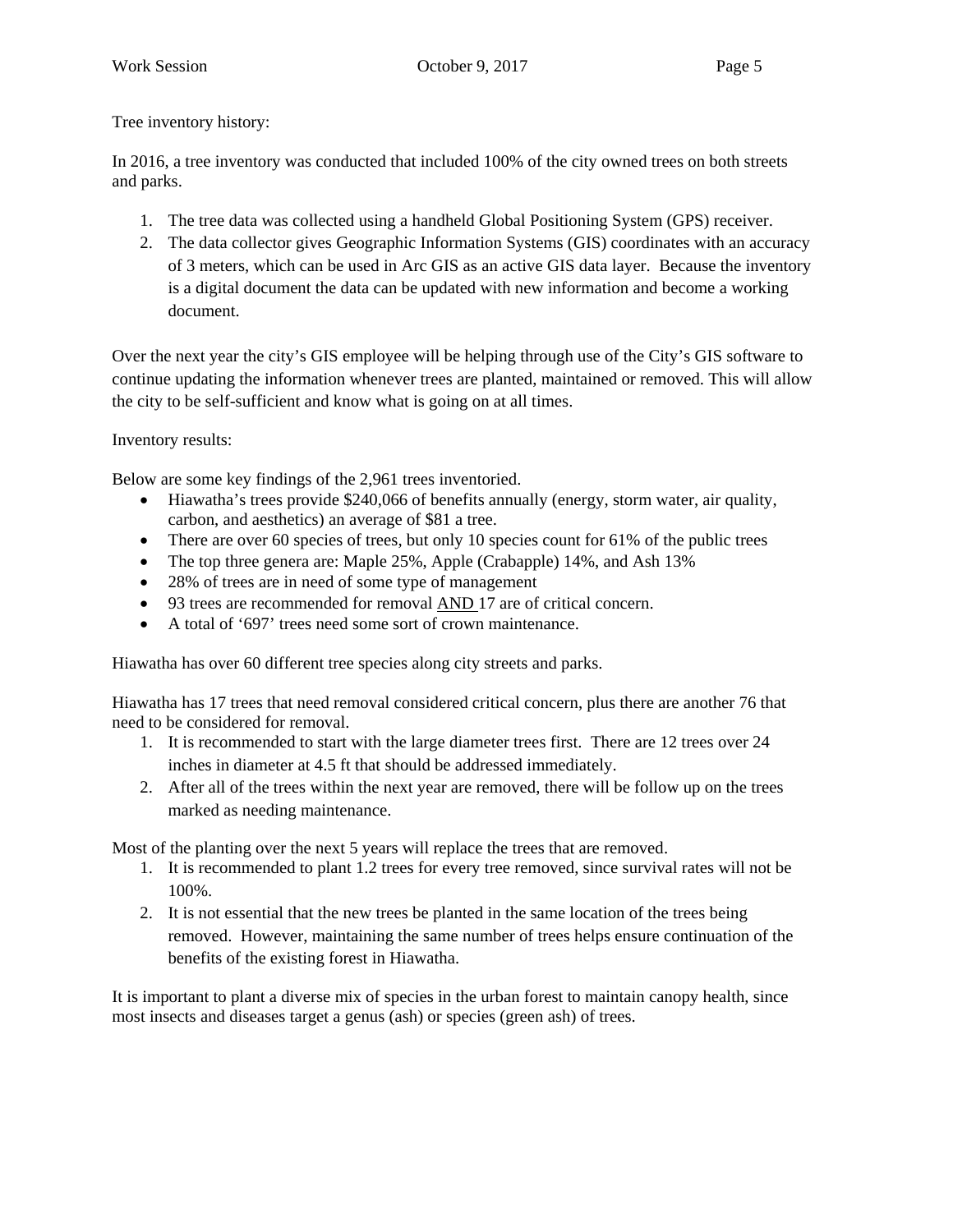## Continual Monitoring:

Due to the threat of EAB and the fact it is just north in Toddville, it is important to continuously check the health of ash trees.

 It is recommended that ash trees be checked with a visual survey every year for tree decline and for the following signs and symptoms: canopy dieback, epicormic shoots, bark splitting, D-shaped borer exit holes, and wood pecker damage.

# Budget Concerns:

- Today our budget for EAB is \$0
- Using the current estimated tree removal budget at  $$600 /$  tree it would take  $~29$  years to remove the existing public ash trees (385).
- This would not include cost of removing the 89 non-ash tree species listed to be removed.
- To remove all ash trees within 6 years, the budget needed is \$38,500 per year.
- If our budget is \$10,000 annually all ash could be removed in 24 years, if we include all other species needing removal (89 trees) could be removed in 28 years.
- $\bullet$  Inevitably the EAB will kill all ash trees in the area within the next 4 to 15 years; We know there are reports that have identified the EAB in Linn County along 1-380/80 and in close proximity to Toddville.

Staff Recommended Budget:

- Ash Tree removal: \$10,000 for trees bigger than 20". Staff will remove 20" or smaller.
- Replanting: \$5,000. This will be additional to grant opportunities.
- Ongoing care (chips, pruning, staking, tree wrap, watering, etc): \$5,000 for materials with staff or contractor doing the labor.
- Tree Trimming (crown work): \$15,000(every other year forever) ¼ to 1/3 of city. Three years ago, before the inventory was complete, the City set aside \$30,000.00 (LOSST) for 3 years to plan for the EAB. Based on the DNR report \$90,000 would only cover 150 trees out of the 385.
- This funding starts in FY19. With the tree removal budget staff will start by removing critical concern trees while monitoring EAB signs and symptoms.
- It is also worth noting that the size of EAB populations in a specific area will change over time. Populations initially build very slowly, but later increase rapidly as more trees become infested.
- As EAB populations reach peak densities, a high proportion of the untreated ash trees in a given area will decline and die, usually over a 3-5 year period. Once untreated ash trees in the area succumb, however, the local EAB population will decrease substantially.
- If Hiawatha becomes fully infested, more funds will be needed to remove Ash trees.

Jasa mentioned Code of Ordinances Chapter 151 currently lists City Council as the responsible party to inspect; need to change this to city staff

Council Member Olson directed staff to come up with a total cost to complete the program.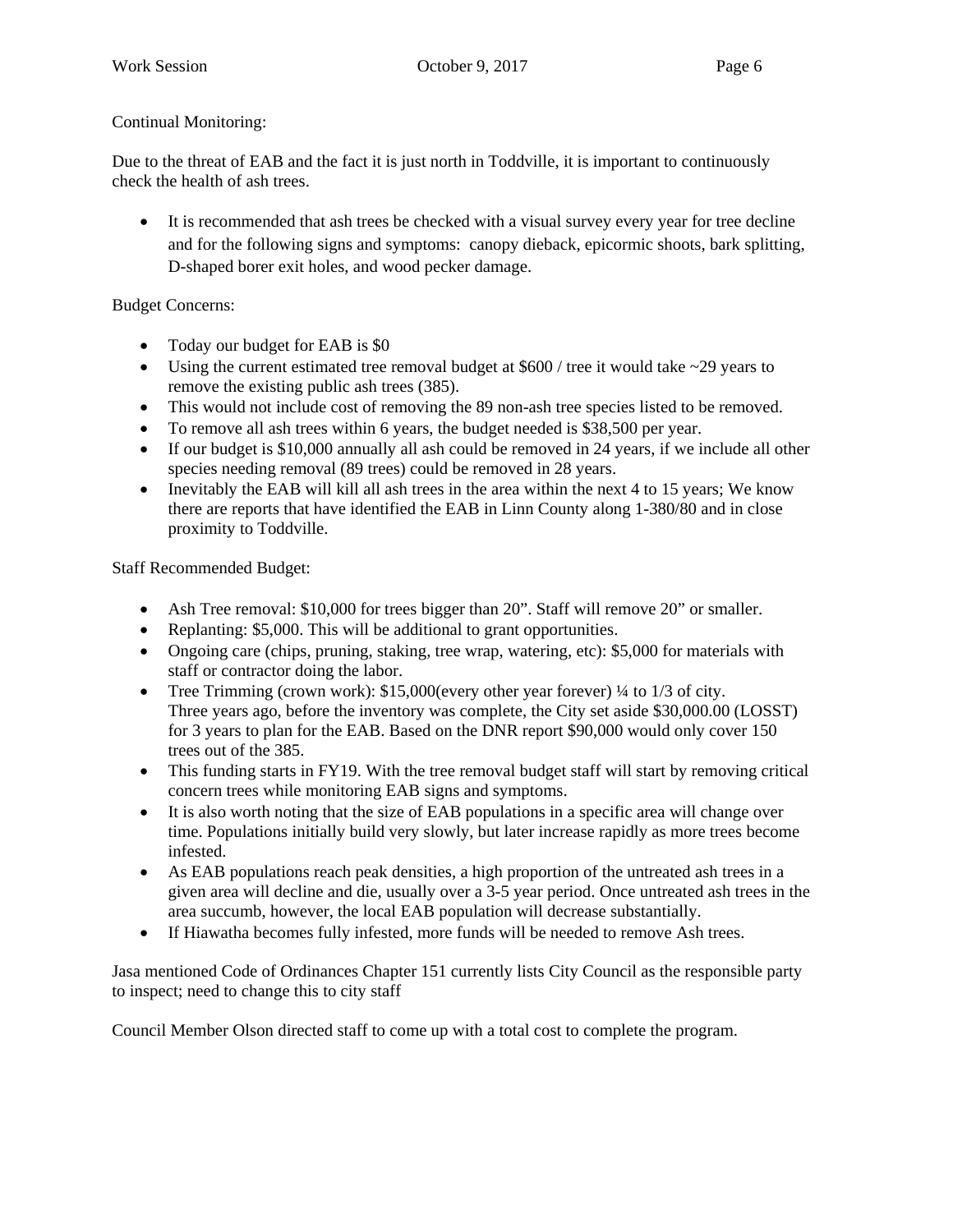### **Fireworks Ordinance**

City Administrator Downs provided the following information in her memo included in the council packet:

Last summer council unanimously voted to mirror Iowa's Senate File 489 that allowed the use and sales of fireworks in Hiawatha. The bill reversed decades of a prohibition that allowed only novelty fireworks like sparklers, snakes and now bottle rockets, firecrackers, roman candles, and other consumer-grade fireworks during two yearly time periods June 1 through July 8 and December 10 through January 3 of each year. The bill also allowed the retails sales at permanent buildings from June 1 and July 8 and between December 10 and January 3 each year. Temporary structures retail sales were also allowed from June 13 through July 8 with no zoning restrictions.

Shortly, thereafter city staff began receiving phone calls and concern citizens' emails asking the city to limit or ban fireworks due to high fireworks activity. Initially, staffs' thought process was that people would police themselves but we soon discovered that was not necessarily the case. City staff received at least 30 recordable requests from citizens asking to limit the use to one day or to ban the use.

During the July meeting, Mayor Bennett asked council to consider having discussions to change the city's position on the use of fireworks. On August 22 the city of Cedar Rapids took action banning the use of fireworks and limiting the sales of fireworks to industrial zoned areas only. The City of Marion continues to have discussions but appears to be favoring the use of fireworks only on the 4<sup>th</sup> of July and limiting the zones for sales.

Chief Marks stated his preference is to allow a very short window for the use of fireworks either from July 1-4 or July 3-4. Marks felt a total ban would cause otherwise law-abiding citizens to break the law. Marks said it is very difficult to catch the person that let off the fireworks; need to have the ability to enforce. Marks suggested putting the fine on the homeowner.

Chief Nesslage expressed his support in banning fireworks as the bill has resulted in needless injuries for Iowa children, created problems for war veterans suffering from post-traumatic stress disorder and caused trouble for many dogs.

Staff will make the necessary changes to the Code of Ordinances and bring back to City Council for consideration at a regular meeting.

#### **Paris Climate Agreement**

City Administrator Downs provided the following information in her memo included in the council packet:

The Paris climate agreement, is a landmark model of international cooperation marking the deepest global commitment to combat the threat of climate change. Its an agreement within the United Nations Framework Convention on Climate Change (UNFCCC) dealing with greenhouse gas emissions mitigation, adaption and finance starting in the year 2020.

In the Paris Agreement, each country determined, plans and regularly reports its own contribution it should make in order to mitigate global climate changes. There is no mechanism to force a country to set a specific target by a specific date, but each target should go beyond previously set targets.

In June 2017, U.S. President Donald Trump announced his intention to withdraw the United States from the agreement, causing widespread condemnation in the European Union and many sectors in